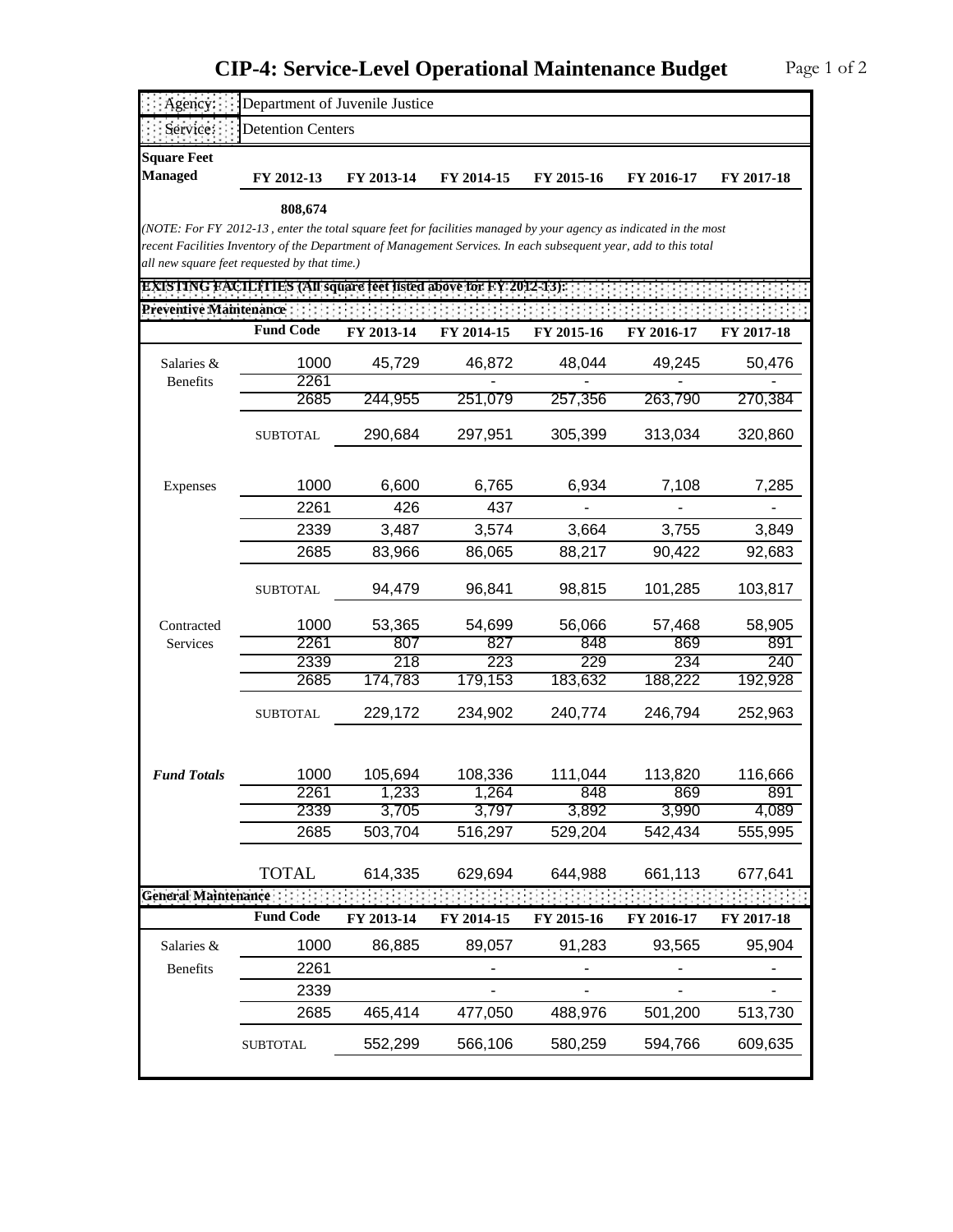| Expenses                 | 1000             | 12,540           | 12,854           | 13,175           | 13,504           | 13,842           |
|--------------------------|------------------|------------------|------------------|------------------|------------------|------------------|
|                          | 2261             | 809              | 829              | 850              | 871              | 893              |
|                          | 2339             | 6,625            | 6,791            | 6,961            | 7,135            | 7,313            |
|                          | 2685             | 159,535          | 163,524          | 167,612          | 171,802          | 176,097          |
|                          |                  |                  |                  |                  |                  |                  |
|                          | <b>SUBTOTAL</b>  | 179,510          | 183,998          | 188,598          | 193,313          | 198,146          |
|                          |                  |                  |                  |                  |                  |                  |
| Contracted               | 1000<br>2261     | 101,393<br>1,533 | 103,928<br>1,571 | 106,526<br>1,610 | 109,189<br>1,651 | 111,919<br>1,692 |
| Services                 |                  |                  |                  |                  |                  |                  |
|                          | 2339             | 414              | 424              | 435              | 446              | 457              |
|                          | 2685             | 332,088          | 340,390          | 348,900          | 357,623          | 366,563          |
|                          | <b>SUBTOTAL</b>  | 435,428          | 446,313          | 457,471          | 468,908          | 480,631          |
| <b>Fund Totals</b>       | 1000             | 200,818          | 205,838          | 210,984          | 216,259          | 221,665          |
|                          | 2261             | 2,342            | 2,401            | 2,461            | 2,522            | 2,585            |
|                          | 2339             | 7,039            | 7,215            | 7,396            | 7,580            | 7,770            |
|                          | 2685             | 957,038          | 980,964          | 1,005,488        | 1,030,625        | 1,056,391        |
|                          | <b>TOTAL</b>     | 1,167,237        | 1,196,418        | 1,226,328        | 1,256,986        | 1,288,411        |
| Routine Operating Costs: |                  |                  |                  |                  |                  |                  |
|                          | <b>Fund Code</b> | FY 2013-14       | FY 2014-15       | FY 2015-16       | FY 2016-17       | FY 2017-18       |
| Salaries &               | 1000             | 50,302           | 51,559           | 52,848           | 54,169           | 55,524           |
| Benefits                 | 2685             | 269,450          | 276,187          | 283,091          | 290,169          | 297,423          |
|                          | <b>SUBTOTAL</b>  | 319,752          | 327,746          | 335,939          | 344,338          | 352,946          |
| Expenses                 | 1000             | 7,260            | 7,442            | 7,628            | 7,818            | 8,014            |
|                          | 2261             | 469              | 480              | 492              | 505              | 517              |
|                          | 2339             | 3,836            | 3,932            | 4,030            | 4,131            | 4,234            |
|                          | 2685             | 92,363           | 94,672           | 97,038           | 99,464           | 101,951          |
|                          | SUBTOTAL         | 103,927          | 106,525          | 109,188          | 111,918          | 114,716          |
| Contracted               | 1000             | 58,701           | 60,169           | 61,673           | 63,215           | 64,795           |
| Services                 | 2261             | 887              | 910              | 932              | 956              | 980              |
|                          | 2339             | 240              | 245              | 252              | 258              | 264              |
|                          | 2685             | 192,262          | 197,068          | 201,995          | 207,045          | 212,221          |
|                          | <b>SUBTOTAL</b>  | 252,090          | 258,392          | 264,852          | 271,473          | 278,260          |
| <b>Fund Totals</b>       | 1000             | 116,263          | 119,169          | 122,149          | 125,202          | 128,332          |
|                          | 2261             | 1,356            | 1,390            | 1,425            | 1,460            | 1,497            |
|                          | 2339             | 4,075            | 4,177            | 4,282            | 4,389            | 4,498            |
|                          | 2685             | 554,075          | 567,926          | 582,125          | 596,678          | 611,595          |
|                          | <b>TOTAL</b>     | 675,769          | 692,663          | 709,979          | 727,729          | 745,922          |

**CIP-4: Service-Level Operational Maintenance Budget** Page 2 of 2

*Office of Policy and Budget - July 2012*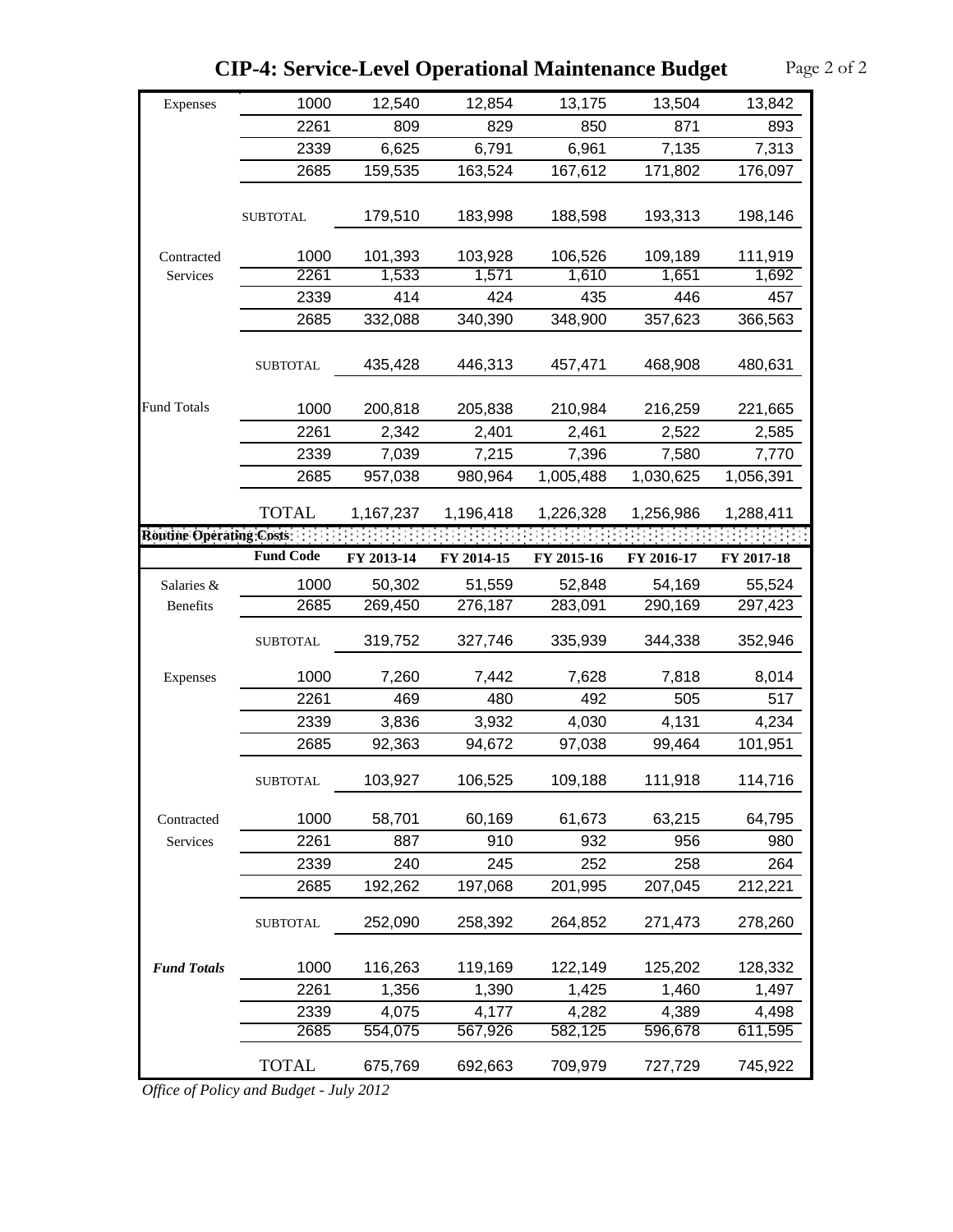## Page 1 of 3 **CIP-4: Service-Level Operational Maintenance Budget**

| gency                  | Department of Juvenile Justice                                                                                    |                          |                          |            |            |            |
|------------------------|-------------------------------------------------------------------------------------------------------------------|--------------------------|--------------------------|------------|------------|------------|
| Service:               | Non-Secure Residential Commitment                                                                                 |                          |                          |            |            |            |
| <b>Square Feet</b>     |                                                                                                                   |                          |                          |            |            |            |
| <b>Managed</b>         | FY 2012-13                                                                                                        | FY 2013-14               | FY 2014-15               | FY 2015-16 | FY 2016-17 | FY 2017-18 |
|                        | 419,845                                                                                                           |                          |                          |            |            |            |
|                        | (NOTE: For FY 2012-13, enter the total square feet for facilities managed by your agency as indicated in the most |                          |                          |            |            |            |
|                        | recent Facilities Inventory of the Department of Management Services. In each subsequent year, add to this total  |                          |                          |            |            |            |
|                        | all new square feet requested by that time.)                                                                      |                          |                          |            |            |            |
|                        | <b>EXISTING FACILITIES (All square feet listed above for FY 2012-13):</b>                                         |                          |                          |            |            |            |
| Preventive Maintenance |                                                                                                                   |                          |                          |            |            |            |
|                        | <b>Fund Code</b>                                                                                                  | FY 2013-14               | FY 2014-15               | FY 2015-16 | FY 2016-17 | FY 2017-18 |
| Salaries &             | 1000                                                                                                              | 36,308                   | 37,216                   | 38,146     | 39,100     | 40,077     |
|                        | <b>SUBTOTAL</b>                                                                                                   | 36,308                   | 37,216                   | 38,146     | 39,100     | 40,077     |
|                        |                                                                                                                   |                          |                          |            |            |            |
| Expenses               | 1000                                                                                                              | 10,387                   | 10,647                   | 10,913     | 11,186     | 11,465     |
|                        | 2261                                                                                                              |                          |                          |            |            |            |
|                        | 2339                                                                                                              |                          |                          |            |            |            |
|                        | 2639                                                                                                              | $\overline{\phantom{a}}$ |                          |            |            |            |
|                        | <b>SUBTOTAL</b>                                                                                                   | 10,387                   | 10,647                   | 10,913     | 11,186     | 11,465     |
| Contracted             | 1000                                                                                                              | 22,658                   | 23,224                   | 23,805     | 24,400     | 25,010     |
| Services               | 2261                                                                                                              |                          |                          |            |            |            |
|                        | 2339                                                                                                              |                          |                          |            |            |            |
|                        | 2639                                                                                                              |                          |                          |            |            |            |
|                        | <b>SUBTOTAL</b>                                                                                                   | 22,658                   | 23,224                   | 23,805     | 24,400     | 25,010     |
| G/A-Contracted         | 1000                                                                                                              | 19,359                   | 19,843                   | 20,339     | 20,848     | 21,369     |
| Services               | 2261                                                                                                              |                          |                          |            |            |            |
|                        | 2339                                                                                                              |                          |                          |            |            |            |
|                        | 2639                                                                                                              |                          |                          |            |            |            |
|                        |                                                                                                                   |                          |                          |            |            |            |
|                        | <b>SUBTOTAL</b>                                                                                                   | 19,359                   | 19,843                   | 20,339     | 20,848     | 21,369     |
| <b>Fund Totals</b>     | 1000                                                                                                              | 88,712                   | 90,930                   | 93,203     | 95,533     | 97,921     |
|                        | 2261                                                                                                              |                          |                          |            |            |            |
|                        | 2339                                                                                                              | $\overline{\phantom{0}}$ | $\overline{\phantom{0}}$ |            |            |            |
|                        | 2639                                                                                                              |                          |                          |            |            |            |
|                        | <b>TOTAL</b>                                                                                                      | 88,712                   | 90,930                   | 93,203     | 95,533     | 97,921     |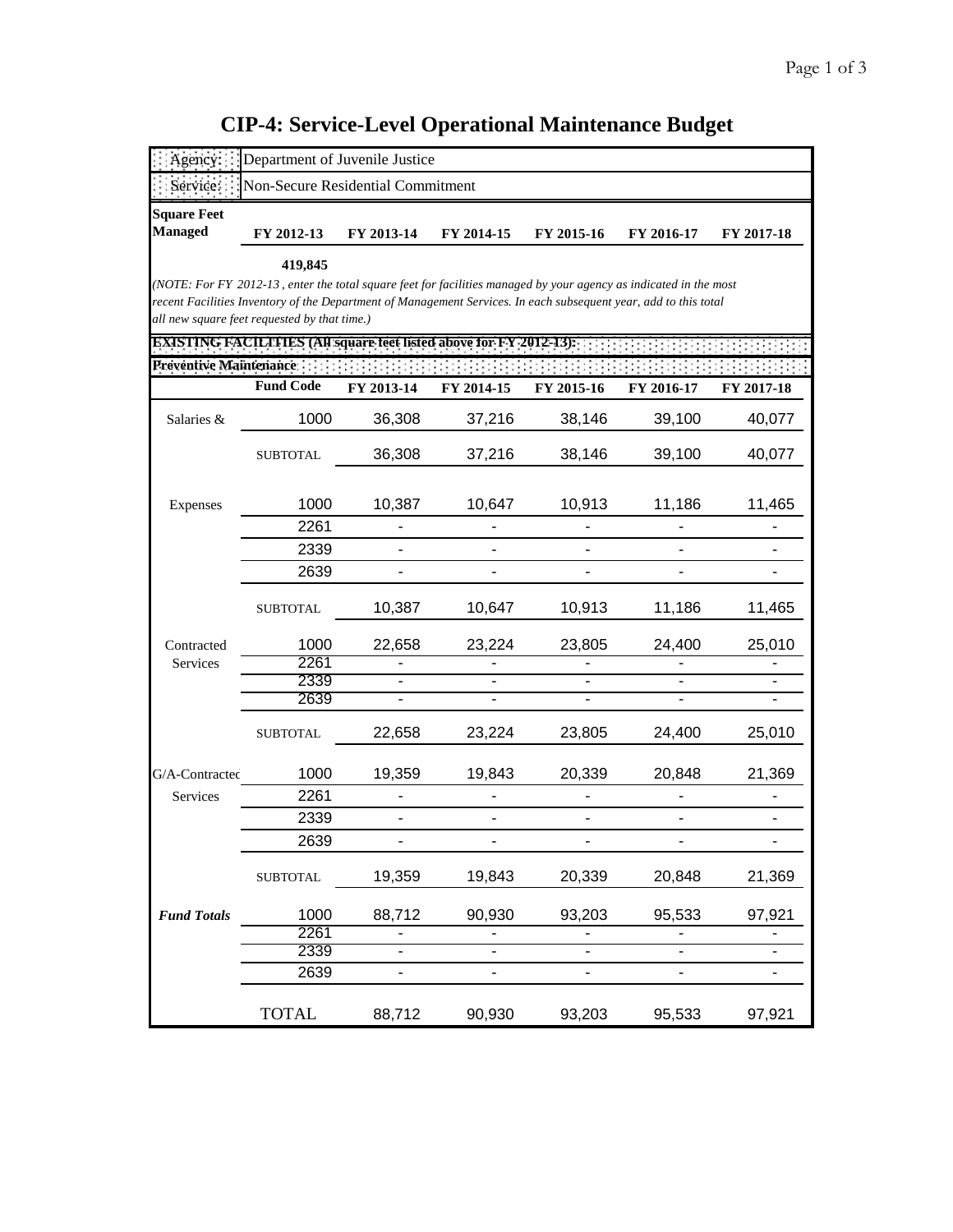| Géneral Maintenance            |                  |                              |                              |                          |                          |            |
|--------------------------------|------------------|------------------------------|------------------------------|--------------------------|--------------------------|------------|
|                                | <b>Fund Code</b> | FY 2013-14                   | FY 2014-15                   | FY 2015-16               | FY 2016-17               | FY 2017-18 |
| Salaries &                     | 1000             | 68,985                       | 70,710                       | 72,477                   | 74,289                   | 76,147     |
| <b>Benefits</b>                | 2261             |                              |                              |                          |                          |            |
|                                | 2339             |                              |                              |                          |                          |            |
|                                | 2639             | -                            | $\overline{\phantom{a}}$     | $\blacksquare$           | $\overline{\phantom{a}}$ |            |
|                                | <b>SUBTOTAL</b>  | 68,985                       | 70,710                       | 72,477                   | 74,289                   | 76,147     |
| Expenses                       | 1000             | 19,735                       | 20,228                       | 20,734                   | 21,252                   | 21,784     |
|                                | 2261             |                              |                              |                          |                          |            |
|                                | 2339             | $\overline{\phantom{a}}$     |                              | $\overline{\phantom{0}}$ |                          |            |
|                                | 2639             |                              |                              |                          |                          |            |
|                                | <b>SUBTOTAL</b>  | 19,735                       | 20,228                       | 20,734                   | 21,252                   | 21,784     |
| Contracted                     | 1000             | 43,051                       | 44,127                       | 45,230                   | 46,361                   | 47,520     |
|                                | <b>SUBTOTAL</b>  | 43,051                       | 44,127                       | 45,230                   | 46,361                   | 47,520     |
| $G/A-$                         | 1000             | 36,781                       | 37,701                       | 38,643                   | 39,609                   | 40,599     |
| Services                       | 2261             |                              |                              |                          |                          |            |
|                                | 2339             |                              |                              |                          |                          |            |
|                                | 2639             |                              |                              |                          |                          |            |
|                                | <b>SUBTOTAL</b>  | 36,781                       | 37,701                       | 38,643                   | 39,609                   | 40,599     |
| <b>Fund Totals</b>             | 1000             | 168,552                      | 172,766                      | 177,085                  | 181,512                  | 186,050    |
|                                | 2261             |                              |                              |                          |                          |            |
|                                | 2339             |                              |                              |                          |                          |            |
|                                | 2639             |                              |                              |                          |                          |            |
|                                | TOTAL            | 168,552                      | 172,766                      | 177,085                  | 181,512                  | 186,050    |
| <b>Routine Operating Costs</b> |                  |                              |                              |                          |                          |            |
|                                | <b>Fund Code</b> | FY 2013-14                   | FY 2014-15                   | FY 2015-16               | FY 2016-17               | FY 2017-18 |
| Salaries &<br>Benefits         | 1000             | 39,939                       | 40,937                       | 41,961                   | 43,010                   | 44,085     |
|                                | <b>SUBTOTAL</b>  | 39,939                       | 40,937                       | 41,961                   | 43,010                   | 44,085     |
| Expenses                       | 1000             | 11,425                       | 11,711                       | 12,003                   | 12,303                   | 12,611     |
|                                | 2261             |                              |                              |                          |                          |            |
|                                | 2339             | $\qquad \qquad \blacksquare$ | $\qquad \qquad \blacksquare$ | $\overline{\phantom{m}}$ | $\overline{\phantom{m}}$ | ۳          |
|                                | 2639             |                              |                              |                          |                          |            |

**CIP-4: Service-Level Operational Maintenance Budget**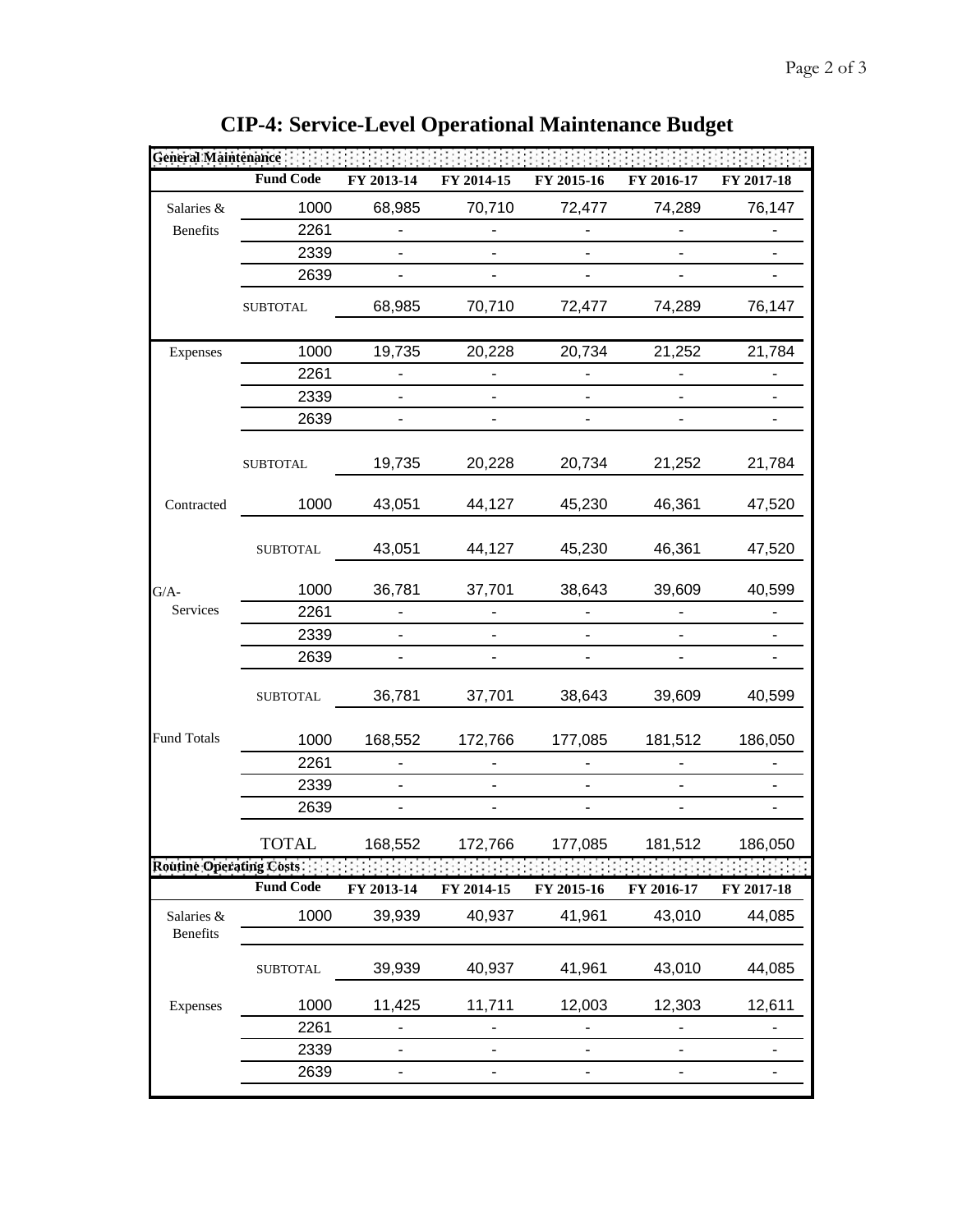|                    | <b>SUBTOTAL</b> | 11,425 | 11,711  | 12,003  | 12,303  | 12,611  |
|--------------------|-----------------|--------|---------|---------|---------|---------|
| Contracted         | 1000            | 24,924 | 25,547  | 26,186  | 26,840  | 27,511  |
| Services           | 2261            |        |         |         |         |         |
|                    | 2339            |        |         |         |         |         |
|                    | 2639            |        |         |         |         |         |
|                    | <b>SUBTOTAL</b> | 24,924 | 25,547  | 26,186  | 26,840  | 27,511  |
| G/A-Contracted     | 1000            | 21,295 | 21,827  | 22,373  | 22,932  | 23,506  |
| Services           | 2261            |        |         |         |         |         |
|                    | 2339            |        |         |         |         |         |
|                    | 2639            |        |         |         |         |         |
|                    | <b>SUBTOTAL</b> | 21,295 | 21,827  | 22,373  | 22,932  | 23,506  |
| <b>Fund Totals</b> | 1000            | 97,583 | 100,023 | 102,523 | 105,086 | 107,713 |
|                    | 2261            |        |         |         |         |         |
|                    | 2339            |        |         |         |         |         |
|                    | 2639            | ۰      |         | ۰       |         |         |
|                    | <b>TOTAL</b>    | 97,583 | 100,023 | 102,523 | 105,086 | 107,713 |

**CIP-4: Service-Level Operational Maintenance Budget**

*Office of Policy and Budget - July 2012*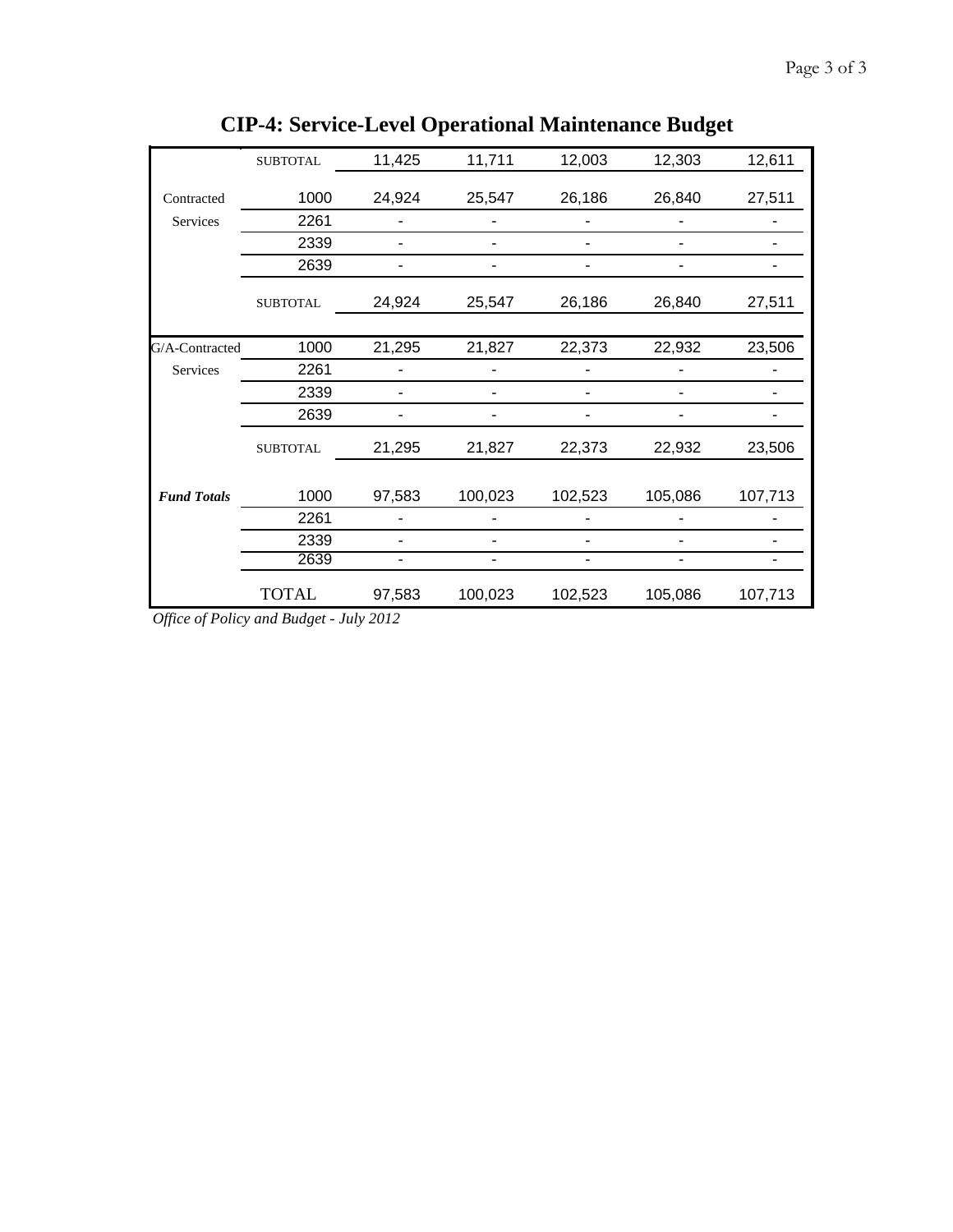## **Managed FY 2012-13 FY 2013-14 FY 2014-15 FY 2015-16 FY 2016-17 FY 2017-18** *(NOTE: For FY 2012-13 , enter the total square feet for facilities managed by your agency as indicated in the most*

| recent Facilities Inventory of the Department of Management Services. In each subsequent year, add to this total<br>all new square feet requested by that time.) |                  |                              |                          |                |                          |            |
|------------------------------------------------------------------------------------------------------------------------------------------------------------------|------------------|------------------------------|--------------------------|----------------|--------------------------|------------|
| <b>EXISTING FACILITIES (All square feet listed above for FY 2012-13):</b>                                                                                        |                  |                              |                          |                |                          |            |
| Preventive Maintenance :                                                                                                                                         |                  |                              |                          |                |                          |            |
|                                                                                                                                                                  | <b>Fund Code</b> | FY 2013-14                   | FY 2014-15               | FY 2015-16     | FY 2016-17               | FY 2017-18 |
| Salaries &                                                                                                                                                       | 1000             | 42,161                       | 43,215                   | 44,295         | 45,403                   | 46,538     |
| <b>Benefits</b>                                                                                                                                                  | 2261             |                              |                          |                |                          |            |
|                                                                                                                                                                  | 2339             |                              |                          |                |                          |            |
|                                                                                                                                                                  | 2639             | $\blacksquare$               | $\overline{\phantom{0}}$ | $\blacksquare$ | L.                       |            |
|                                                                                                                                                                  | <b>SUBTOTAL</b>  | 42,161                       | 43,215                   | 44,295         | 45,403                   | 46,538     |
| Expenses                                                                                                                                                         | 1000             | 10,290                       | 10,547                   | 10,811         | 11,081                   | 11,358     |
|                                                                                                                                                                  | 2261             | $\overline{\phantom{0}}$     |                          |                |                          |            |
|                                                                                                                                                                  | 2339             |                              |                          |                |                          |            |
|                                                                                                                                                                  | 2639             | $\overline{\phantom{0}}$     | ÷,                       | $\blacksquare$ |                          |            |
|                                                                                                                                                                  | <b>SUBTOTAL</b>  | 10,290                       | 10,547                   | 10,811         | 11,081                   | 11,358     |
| Contracted                                                                                                                                                       | 1000             | 30,563                       | 31,327                   | 32,110         | 32,913                   | 33,736     |
| Services                                                                                                                                                         | 2261             |                              |                          |                |                          |            |
|                                                                                                                                                                  | 2339             | $\overline{\phantom{a}}$     | $\overline{\phantom{0}}$ |                | $\overline{\phantom{a}}$ |            |
|                                                                                                                                                                  | 2639             | $\overline{\phantom{0}}$     |                          |                |                          |            |
|                                                                                                                                                                  | <b>SUBTOTAL</b>  | 30,563                       | 31,327                   | 32,110         | 32,913                   | 33,736     |
| G/A-Contracted                                                                                                                                                   | 1000             | 157,698                      | 161,640                  | 165,681        | 169,823                  | 174,069    |
| Services                                                                                                                                                         | 2261             |                              |                          |                |                          |            |
|                                                                                                                                                                  | 2339             | $\overline{a}$               |                          |                | ÷,                       |            |
|                                                                                                                                                                  | 2639             | $\qquad \qquad \blacksquare$ |                          | ä,             |                          |            |
|                                                                                                                                                                  | <b>SUBTOTAL</b>  | 157,698                      | 161,640                  | 165,681        | 169,823                  | 174,069    |
| <b>Fund Totals</b>                                                                                                                                               | 1000             | 240,712                      | 246,730                  | 252,898        | 259,220                  | 265,701    |
|                                                                                                                                                                  | 2261             |                              |                          |                |                          |            |
|                                                                                                                                                                  | 2339             | $\blacksquare$               | $\overline{\phantom{0}}$ | $\blacksquare$ | $\overline{\phantom{0}}$ |            |

## **CIP-4: Service-Level Operational Maintenance Budget**

Agency: Department of Juvenile Justice Service: Secure Residential Commitment

 **1,055,237**

**Square Feet**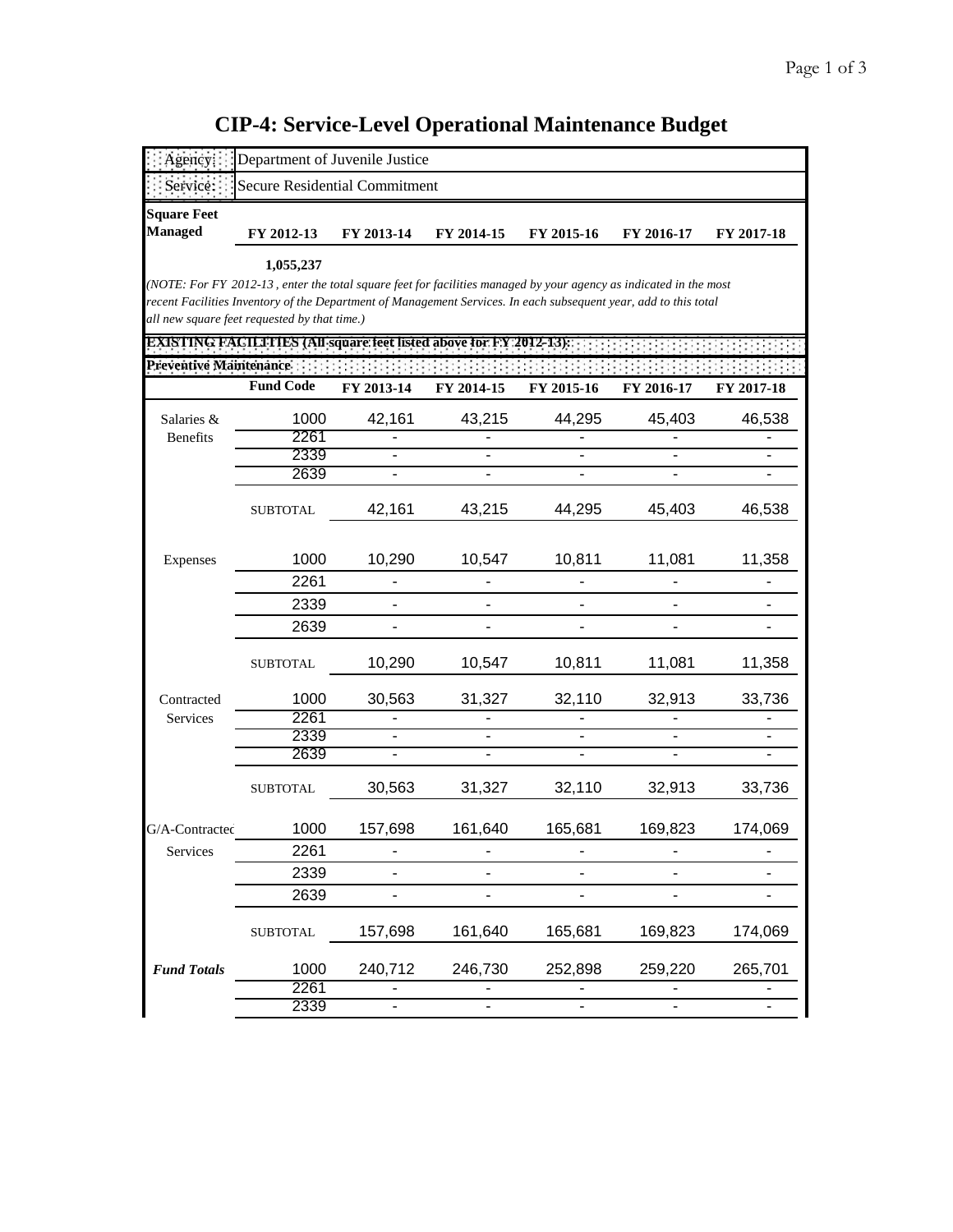|                                | 2639             |                          |                          |                              |            |            |
|--------------------------------|------------------|--------------------------|--------------------------|------------------------------|------------|------------|
|                                | <b>TOTAL</b>     | 240,712                  | 246,730                  | 252,898                      | 259,220    | 265,701    |
| General Maintenance:           |                  |                          |                          |                              |            |            |
|                                | <b>Fund Code</b> | FY 2013-14               | FY 2014-15               | FY 2015-16                   | FY 2016-17 | FY 2017-18 |
| Salaries &                     | 1000             | 80,105                   | 82,108                   | 84,160                       | 86,264     | 88,421     |
| Benefits                       | 2261             |                          |                          |                              |            |            |
|                                | 2339             |                          |                          |                              |            |            |
|                                | 2639             |                          |                          |                              |            |            |
|                                | <b>SUBTOTAL</b>  | 80,105                   | 82,108                   | 84,160                       | 86,264     | 88,421     |
| Expenses                       | 1000             | 19,551                   | 20,040                   | 20,541                       | 21,054     | 21,581     |
|                                | 2261             |                          |                          |                              |            |            |
|                                | 2339             |                          |                          |                              |            |            |
|                                | 2639             | $\blacksquare$           |                          | ä,                           |            |            |
|                                | <b>SUBTOTAL</b>  | 19,551                   | 20,040                   | 20,541                       | 21,054     | 21,581     |
| Contracted                     | 1000             | 58,068                   | 59,520                   | 61,008                       | 62,533     | 64,096     |
| Services                       | 2261             |                          |                          |                              |            |            |
|                                | 2339             |                          |                          | $\overline{\phantom{0}}$     |            |            |
|                                | 2639             |                          |                          | ÷.                           |            |            |
|                                | <b>SUBTOTAL</b>  | 58,068                   | 59,520                   | 61,008                       | 62,533     | 64,096     |
| $G/A-$                         | 1000             | 299,627                  | 307,118                  | 314,796                      | 322,666    | 330,732    |
| Services                       | 2261             |                          |                          |                              |            |            |
|                                | 2339             |                          |                          | $\blacksquare$               |            |            |
|                                | 2639             |                          |                          |                              |            |            |
|                                | <b>SUBTOTAL</b>  | 299,627                  | 307,118                  | 314,796                      | 322,666    | 330,732    |
| <b>Fund Totals</b>             | 1000             | 457,351                  | 468,785                  | 480,504                      | 492,517    | 504,830    |
|                                | 2261             |                          |                          |                              |            |            |
|                                | 2339             | $\overline{\phantom{0}}$ | $\overline{\phantom{0}}$ | $\qquad \qquad \blacksquare$ |            | ٠          |
|                                | 2639             | $\overline{\phantom{0}}$ |                          |                              |            |            |
|                                | <b>TOTAL</b>     | 457,351                  | 468,785                  | 480,504                      | 492,517    | 504,830    |
| <b>Routine Operating Costs</b> |                  |                          |                          |                              |            |            |
|                                | <b>Fund Code</b> | FY 2013-14               | FY 2014-15               | FY 2015-16                   | FY 2016-17 | FY 2017-18 |
| Salaries &<br>Benefits         | 1000             | 46,377                   | 47,536                   | 48,725                       | 49,943     | 51,192     |
|                                | <b>SUBTOTAL</b>  | 46,377                   | 47,536                   | 48,725                       | 49,943     | 51,192     |

**CIP-4: Service-Level Operational Maintenance Budget**